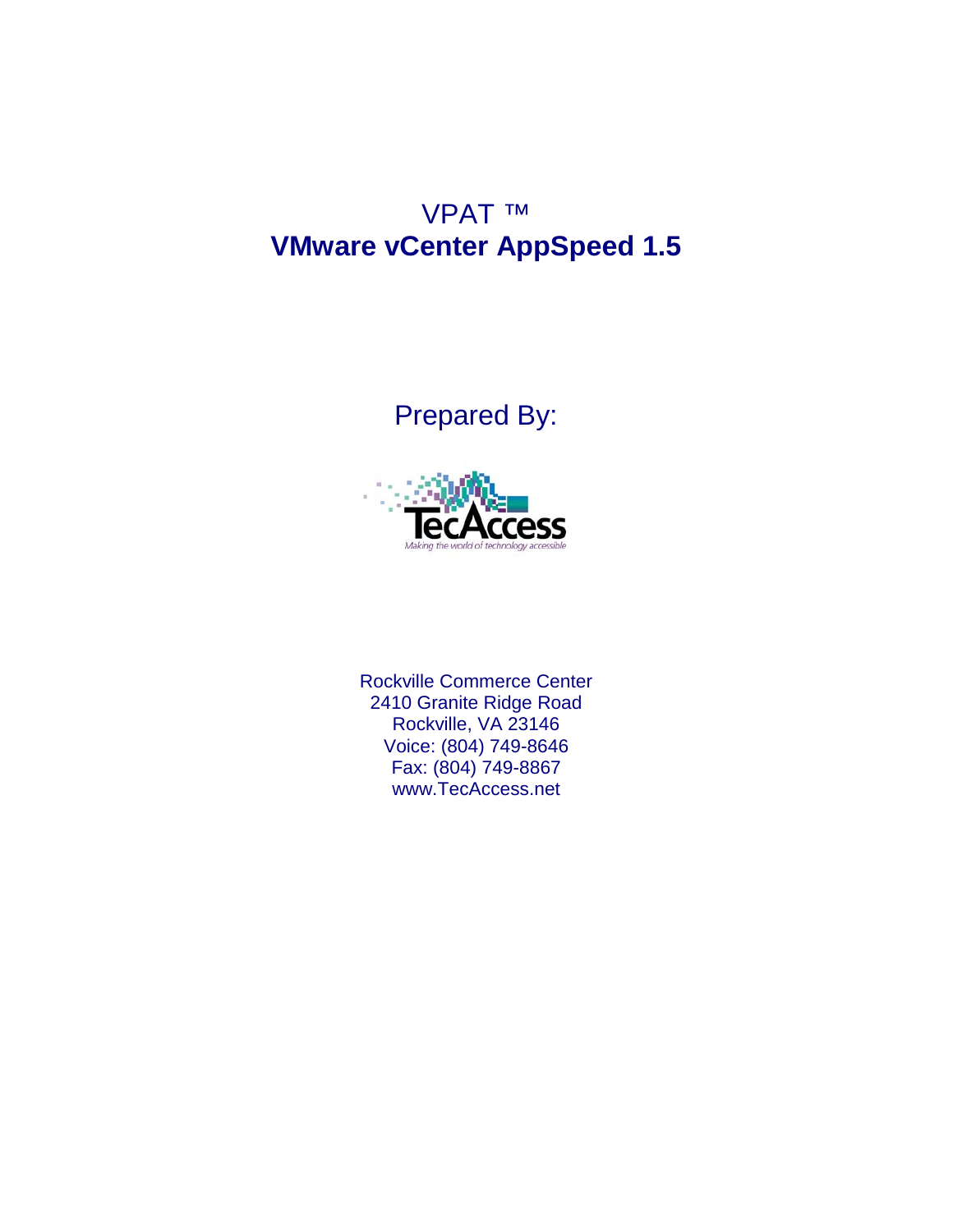## **VPAT**

#### **Product:** VMware – AppSpeed 1.5 **Contact for more information:** [http://www.VMware.com](http://www.vmware.com)  **Date:** December 2010

| <b>Summary of Voluntary Product Accessibility Template</b>                      |                                      |                                                   |  |
|---------------------------------------------------------------------------------|--------------------------------------|---------------------------------------------------|--|
| <b>Criteria</b>                                                                 | <b>Supporting</b><br><b>Features</b> | <b>Remarks and Explanations</b>                   |  |
| Section 1194.21 Software<br><b>Applications and Operating</b><br><b>Systems</b> | Supports with<br><b>Exceptions</b>   | Please reference the included<br>1194.21 section. |  |
| Section 1194.22 Web-based<br>Internet Information and<br>Applications           | Supports with<br><b>Exceptions</b>   | Please reference the included<br>1194.22 section. |  |
| Section 1194.23<br>Telecommunications<br><b>Products</b>                        | Not Applicable                       |                                                   |  |
| Section 1194.24 Video and<br><b>Multimedia Products</b>                         | Not Applicable                       |                                                   |  |
| Section 1194.25 Self-<br>contained, Closed Products                             | Not Applicable                       |                                                   |  |
| Section 1194.26 Desktop<br>and Portable Computers                               | Not Applicable                       |                                                   |  |
| Section 1194.31 Functional<br>Performance Criteria                              | Supports with<br>Exceptions          | Please reference the included<br>1194.31 section. |  |
| Section 1194.41 Information,<br>Documentation and Support                       | <b>Supports</b>                      | Please reference the included<br>1194.41 section. |  |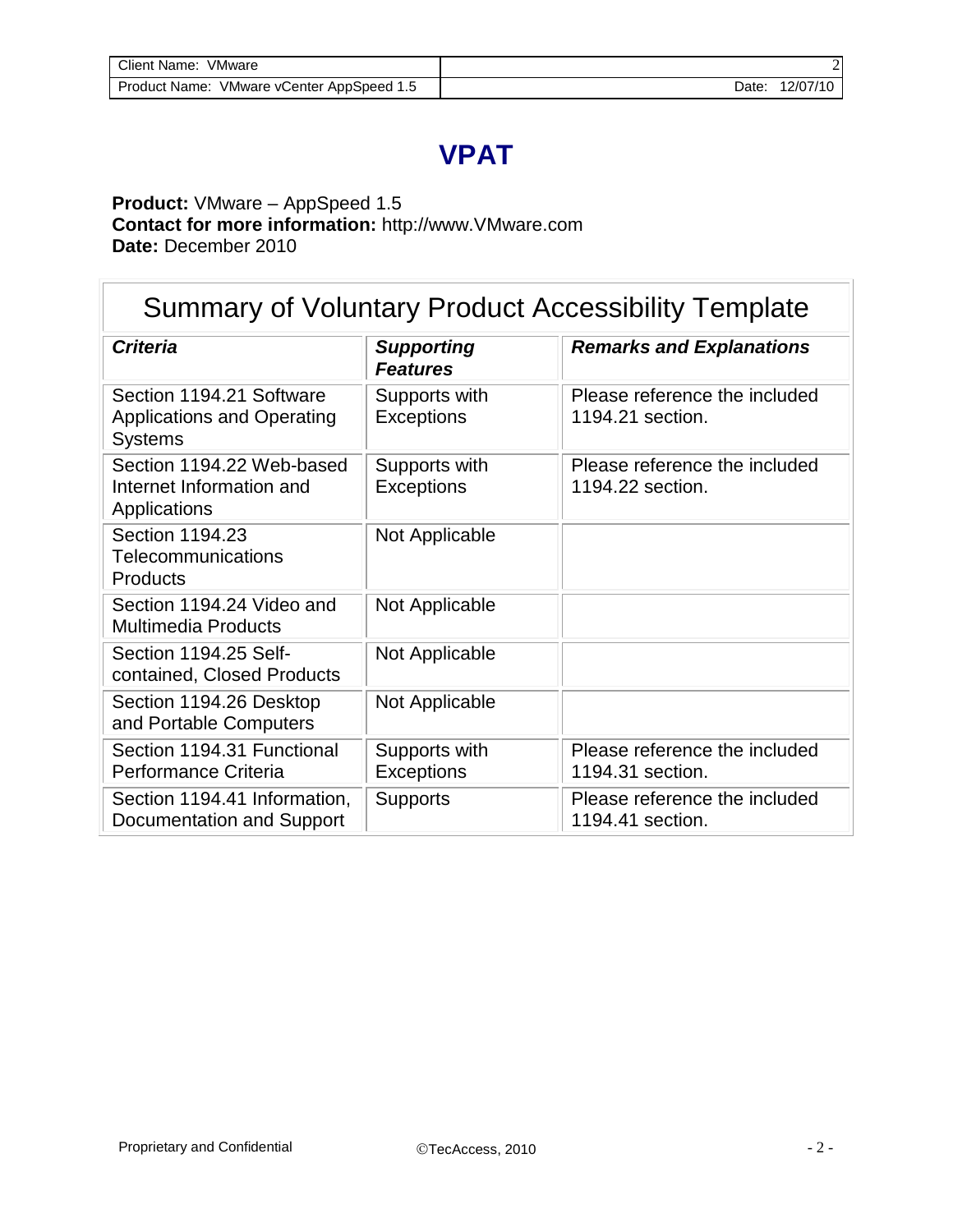| Client Name:<br>VMware                    |       |          |
|-------------------------------------------|-------|----------|
| Product Name: VMware vCenter AppSpeed 1.5 | Date: | 12/07/10 |

|  | Supporting Features (second column on VPAT) |  |
|--|---------------------------------------------|--|
|--|---------------------------------------------|--|

| <b>Supports</b>                                                     | Use this language when you determine the product<br>fully meets the letter and intent of the Criteria.                                                                                                                                                                                                                                       |
|---------------------------------------------------------------------|----------------------------------------------------------------------------------------------------------------------------------------------------------------------------------------------------------------------------------------------------------------------------------------------------------------------------------------------|
| <b>Supports with Exceptions</b>                                     | Use this language when you determine the product<br>does not fully meet the letter and intent of the<br>Criteria, but provides some level of access relative<br>to the Criteria.                                                                                                                                                             |
| <b>Supports through Equivalent</b><br><b>Facilitation</b>           | Use this language when you have identified an<br>alternate way to meet the intent of the Criteria or<br>when the product does not fully meet the intent of<br>the Criteria.                                                                                                                                                                  |
| <b>Supports when combined with</b><br><b>Compatible AT</b>          | Use this language when you determine the product<br>fully meets the letter and intent of the Criteria when<br>used in combination with Compatible AT. For<br>example, many software programs can provide<br>speech output when combined with a compatible<br>screen reader (commonly used assistive<br>technology for people who are blind). |
| <b>Does not Support</b>                                             | Use this language when you determine the product<br>does not meet the letter or intent of the Criteria.                                                                                                                                                                                                                                      |
| <b>Not Applicable</b>                                               | Use this language when you determine that the<br>Criteria do not apply to the specific product.                                                                                                                                                                                                                                              |
| Not Applicable - Fundamental<br><b>Alteration Exception Applies</b> | Use this language when you determine a<br>Fundamental Alteration of the product would be<br>required to meet the Criteria (see the access board<br>standards for the definition of "fundamental<br>alteration").                                                                                                                             |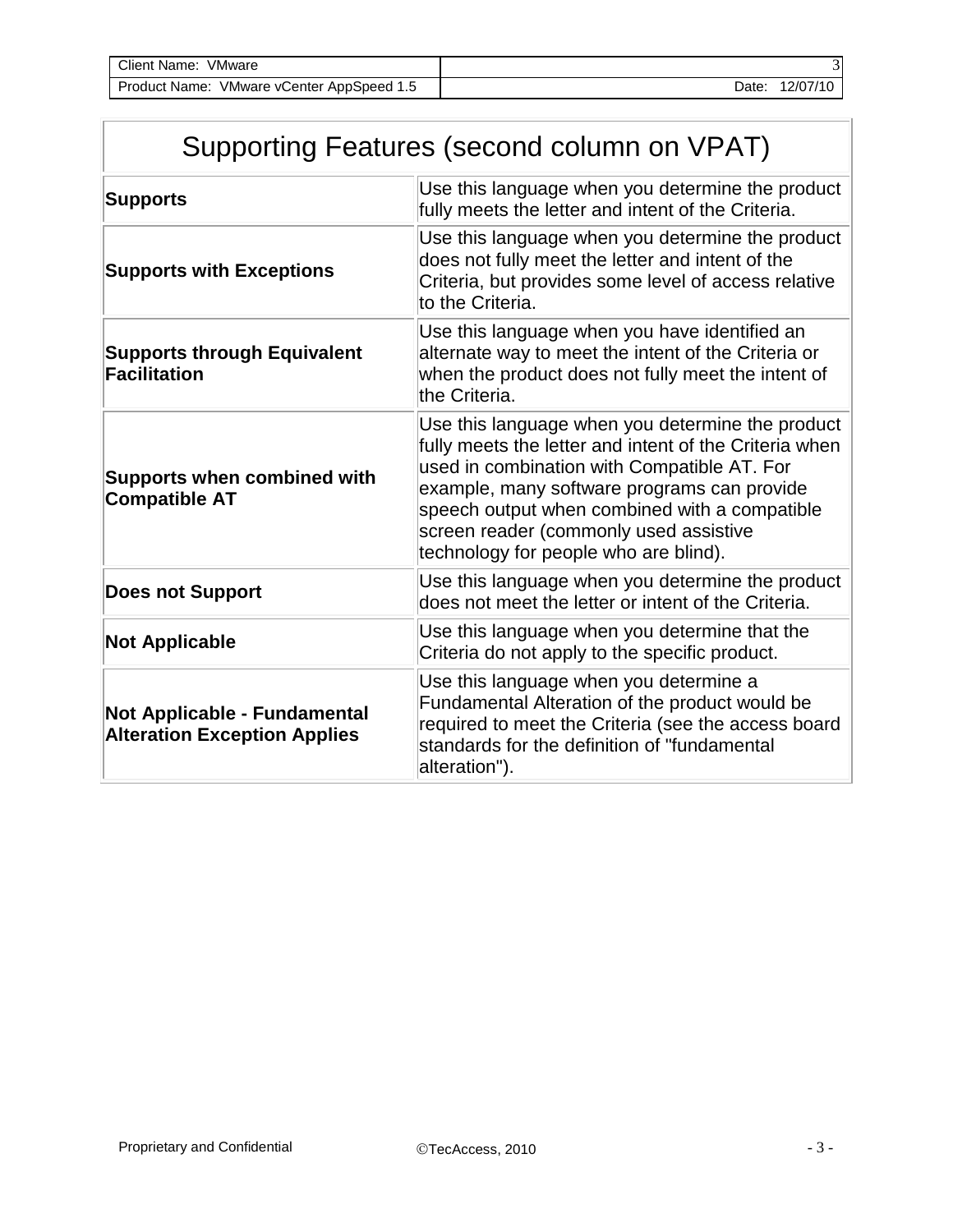# 1194.21 Software Applications and Operating Systems

| <b>Criteria</b>                                                                                                                                                                                                                                                                                                                                                                                                                                                                                                                                                                                   | <b>Supporting</b><br><b>Features</b>         | <b>Remarks and explanations</b>                                                                                                                                                                                                                                                                                                                                                                 |
|---------------------------------------------------------------------------------------------------------------------------------------------------------------------------------------------------------------------------------------------------------------------------------------------------------------------------------------------------------------------------------------------------------------------------------------------------------------------------------------------------------------------------------------------------------------------------------------------------|----------------------------------------------|-------------------------------------------------------------------------------------------------------------------------------------------------------------------------------------------------------------------------------------------------------------------------------------------------------------------------------------------------------------------------------------------------|
| (a) When software is designed to<br>run on a system that has a<br>keyboard, product functions shall be<br>executable from a keyboard where<br>the function itself or the result of<br>performing a function can be<br>discerned textually.                                                                                                                                                                                                                                                                                                                                                        | <b>Supports</b><br>with<br><b>Exceptions</b> | Interfaces are keyboard accessible<br>with some exceptions. A mouse or<br>other pointing device is required to<br>reach, activate and/or select. Some<br>windows are not keyboard accessible<br>unless the mouse clicks it. Interactive<br>column headers and checkboxes<br>within data grids cannot be reached or<br>selected with the keyboard. JAWS<br>users cannot reach data grids at all. |
| (b) Applications shall not disrupt or<br>disable activated features of other<br>products that are identified as<br>accessibility features, where those<br>features are developed and<br>documented according to industry<br>standards. Applications also shall<br>not disrupt or disable activated<br>features of any operating system<br>that are identified as accessibility<br>features where the application<br>programming interface for those<br>accessibility features has been<br>documented by the manufacturer of<br>the operating system and is<br>available to the product developer. | <b>Supports</b><br>with<br>Exceptions        | AppSpeed 1.5 does not cause<br>interference with activated or available<br>accessibility features of other products<br>or operating systems with some<br>exceptions. When the High Contrast<br>Option of the Windows Server 2008's<br>Easy Access Center is selected, none<br>of the AppSpeed 1.5 screens change.                                                                               |
| (c) A well-defined on-screen<br>indication of the current focus shall<br>be provided that moves among<br>interactive interface elements as the<br>input focus changes. The focus shall<br>be programmatically exposed so<br>that Assistive Technology can track<br>focus and focus changes.                                                                                                                                                                                                                                                                                                       | <b>Supports</b>                              | The current focus can be tracked<br>visually or through assistive<br>technologies. For example, JAWS<br>follows focus changes synchronously.                                                                                                                                                                                                                                                    |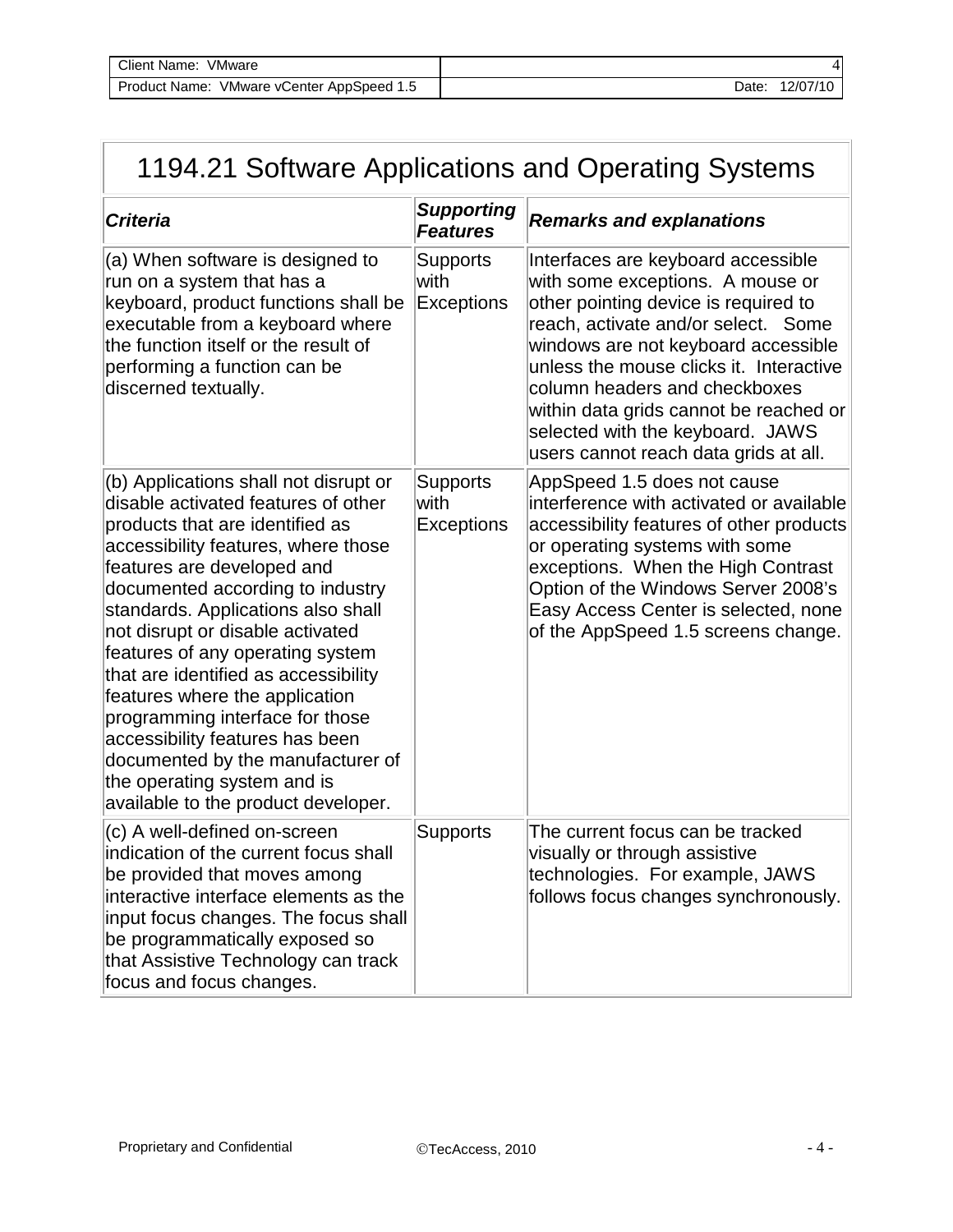| <b>Client Name: VMware</b>                                                                                                                                                                                                                                                                                 |      |                                      |                                                                                                                                                                                                                                                                                                                                                                                                            |  |
|------------------------------------------------------------------------------------------------------------------------------------------------------------------------------------------------------------------------------------------------------------------------------------------------------------|------|--------------------------------------|------------------------------------------------------------------------------------------------------------------------------------------------------------------------------------------------------------------------------------------------------------------------------------------------------------------------------------------------------------------------------------------------------------|--|
| Product Name: VMware vCenter AppSpeed 1.5                                                                                                                                                                                                                                                                  |      | Date: 12/07/10                       |                                                                                                                                                                                                                                                                                                                                                                                                            |  |
|                                                                                                                                                                                                                                                                                                            |      |                                      |                                                                                                                                                                                                                                                                                                                                                                                                            |  |
| (d) Sufficient information about a<br>user interface element including the<br>identity, operation and state of the<br>element shall be available to<br>Assistive Technology. When an<br>image represents a program<br>element, the information conveyed<br>by the image must also be available<br>in text. | with | <b>Supports</b><br>Exceptions        | Some interfaces and/or graphic<br>components do not have information<br>exposed to assistive technologies.<br>Examples include some buttons,<br>some form fields, and all data grid<br>components.                                                                                                                                                                                                         |  |
| (e) When bitmap images are used to<br>identify controls, status indicators, or<br>other programmatic elements, the<br>meaning assigned to those images<br>shall be consistent throughout an<br>application's performance.                                                                                  |      | Supports                             | Images to identify user interfaces and<br>other components have consistent<br>meanings throughout AppSpeed 1.5                                                                                                                                                                                                                                                                                             |  |
| (f) Textual information shall be<br>provided through operating system<br>functions for displaying text. The<br>minimum information that shall be<br>made available is text content, text<br>input caret location, and text<br>attributes.                                                                  |      | <b>Supports</b>                      | AppSpeed 1.5 allows textual<br>information to be provided through<br>operating system functions.                                                                                                                                                                                                                                                                                                           |  |
| (g) Applications shall not override<br>user selected contrast and color<br>selections and other individual<br>display attributes.                                                                                                                                                                          | with | <b>Supports</b><br><b>Exceptions</b> | AppSpeed 1.5 honors user-selected<br>display attributes with some<br>exceptions. When the High Contrast<br>Option of the Windows Server 2008's<br>Easy Access Center is selected, none<br>of the AppSpeed 1.5 screens change.                                                                                                                                                                              |  |
| (h) When animation is displayed, the Not<br>information shall be displayable in at Applicable<br>least one non-animated presentation<br>mode at the option of the user.                                                                                                                                    |      |                                      | AppSpeed 1.5 does not have<br>animation.                                                                                                                                                                                                                                                                                                                                                                   |  |
| (i) Color coding shall not be used as<br>the only means of conveying<br>information, indicating an action,<br>prompting a response, or<br>distinguishing a visual element.                                                                                                                                 | with | <b>Supports</b><br><b>Exceptions</b> | AppSpeed 1.5 has textual and/or<br>programmatically implemented<br>equivalents when color-conveyed<br>information is displayed to indicate an<br>action, identify an element, or require<br>a response, with some exceptions.<br>The selected button in the main<br>navigation bar is color-conveyed<br>without a text equivalent. Color-<br>conveyed data in graphs also do not<br>have text equivalents. |  |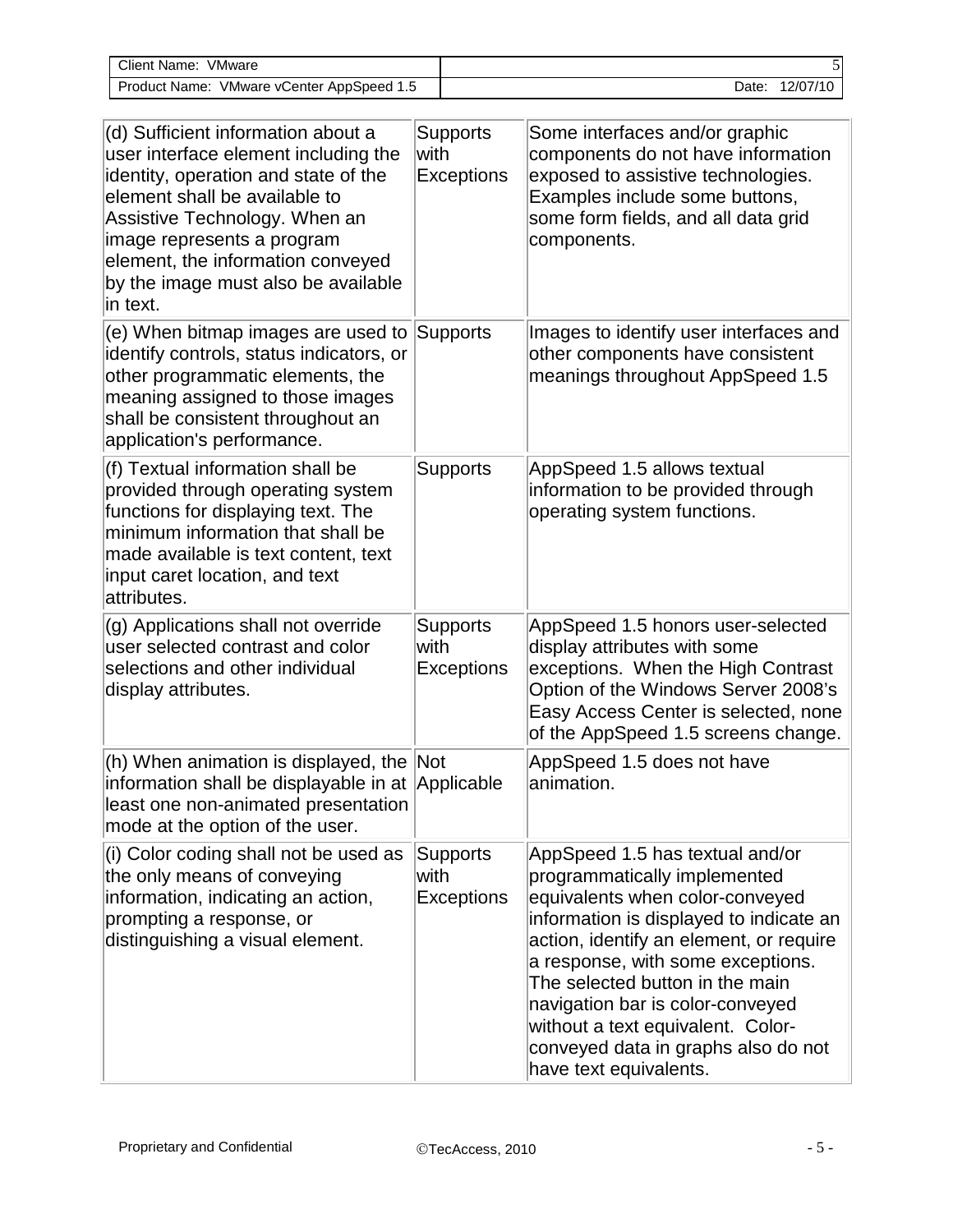| Client Name:<br>VMware                    |                   |
|-------------------------------------------|-------------------|
| Product Name: VMware vCenter AppSpeed 1.5 | 12/07/10<br>Date: |

| $(i)$ When a product permits a user to<br>adjust color and contrast settings, a<br>variety of color selections capable of<br>producing a range of contrast levels<br>shall be provided.                                                                          | <b>Not</b><br>Applicable               | AppSpeed 1.5 does not offer color<br>contrast settings.                                                                                                                |
|------------------------------------------------------------------------------------------------------------------------------------------------------------------------------------------------------------------------------------------------------------------|----------------------------------------|------------------------------------------------------------------------------------------------------------------------------------------------------------------------|
| $(k)$ Software shall not use flashing or Supports<br>blinking text, objects, or other<br>elements having a flash or blink<br>frequency greater than 2 Hz and<br>llower than 55 Hz.                                                                               |                                        | AppSpeed 1.5 does not have content<br>that flash or blink with a frequency<br>greater than 2 Hz and lower than 55<br>Hz.                                               |
| (I) When electronic forms are used,<br>the form shall allow people using<br>Assistive Technology to access the<br>information, field elements, and<br>functionality required for completion<br>and submission of the form,<br>including all directions and cues. | Supports<br>lwith<br><b>Exceptions</b> | Assistive technologies, such as<br>screen readers, may not identify and<br>navigate to all of the form elements in<br>the application to complete and<br>submit forms. |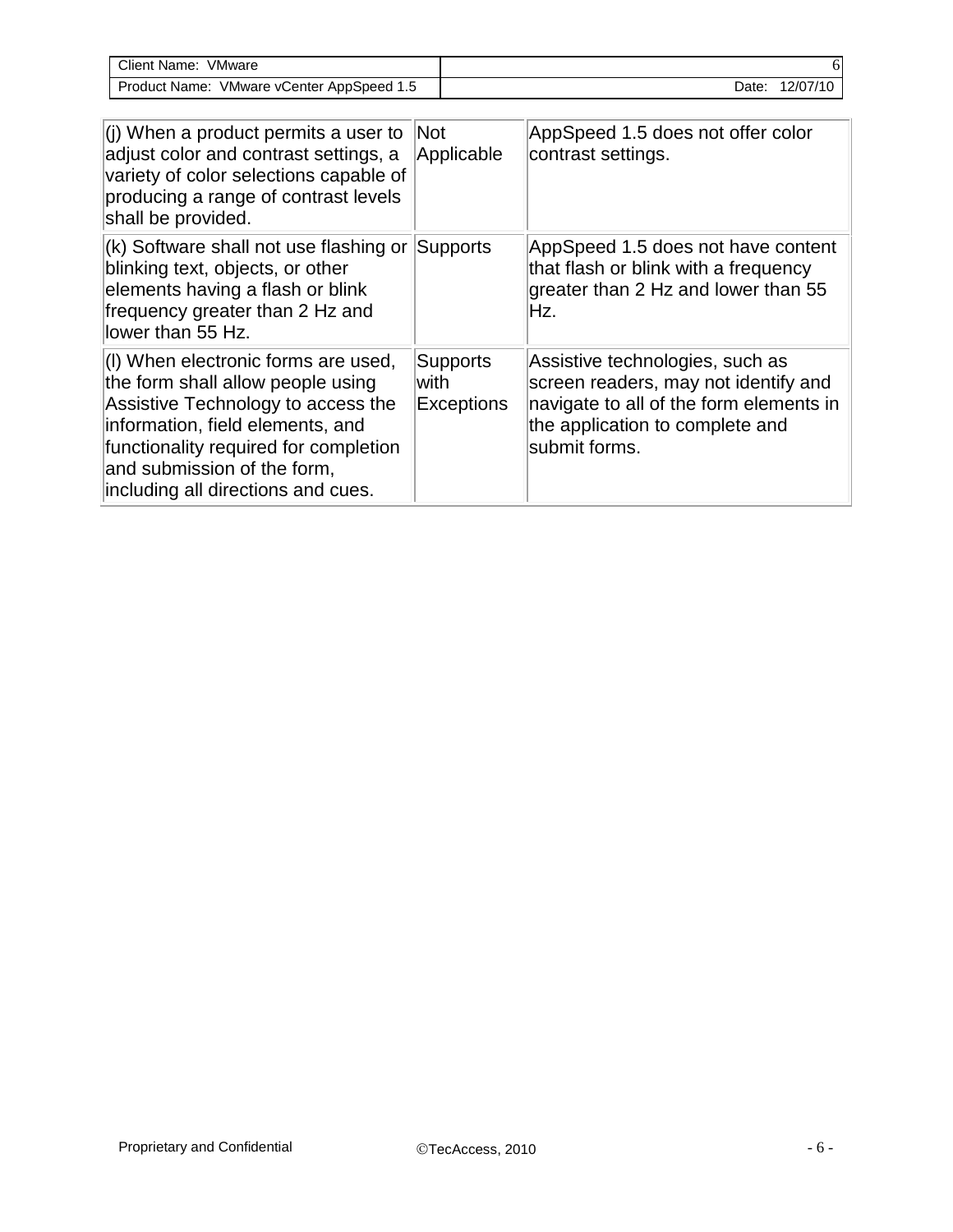| Client Name:<br>VMware      | $\sim$   |
|-----------------------------|----------|
| VMware vCenter AppSpeed 1.5 | 12/07/10 |
| Product Name:               | Date:    |

| 1194.22 Web-based Internet information and applications                                                                                                            |                                              |                                                                                                                                                                                                                                      |  |
|--------------------------------------------------------------------------------------------------------------------------------------------------------------------|----------------------------------------------|--------------------------------------------------------------------------------------------------------------------------------------------------------------------------------------------------------------------------------------|--|
| <b>Criteria</b>                                                                                                                                                    | <b>Features</b>                              | <b>Supporting Remarks and</b><br>explanations                                                                                                                                                                                        |  |
| (a) A text equivalent for every non-text element shall be<br>provided (e.g., via "alt", "longdesc", or in element<br>content).                                     | <b>Supports</b><br>with<br><b>Exceptions</b> | Text equivalents<br>for non-text<br>elements are<br>available to<br>comprehend<br>content and to<br>aid in navigation,<br>with some<br>exceptions.<br>Examples<br>include some<br>graphic buttons,<br>some icons, and<br>all graphs. |  |
| (b) Equivalent alternatives for any multimedia<br>presentation shall be synchronized with the<br>presentation.                                                     | <b>Not</b><br>Applicable                     | AppSpeed 1.5<br>does not have<br>any multimedia<br>presentations.                                                                                                                                                                    |  |
| (c) Web pages shall be designed so that all information<br>conveyed with color is also available without color, for<br>example from context or markup.             | <b>Not</b><br>Applicable                     | Webpages do<br>not have<br>information that<br>is conveyed by<br>color only.                                                                                                                                                         |  |
| (d) Documents shall be organized so they are readable<br>without requiring an associated style sheet.                                                              | <b>Supports</b>                              | Webpages are<br>readable when<br>stylesheets are<br>disabled or with<br>user-defined<br>stylesheets.                                                                                                                                 |  |
| (e) Redundant text links shall be provided for each<br>active region of a server-side image map.                                                                   | <b>Not</b><br>Applicable                     | AppSpeed 1.5<br>does not have<br>server-side<br>image maps.                                                                                                                                                                          |  |
| (f) Client-side image maps shall be provided instead of<br>server-side image maps except where the regions<br>cannot be defined with an available geometric shape. | <b>Not</b><br>Applicable                     | AppSpeed 1.5<br>does not have<br>client-side image<br>maps.                                                                                                                                                                          |  |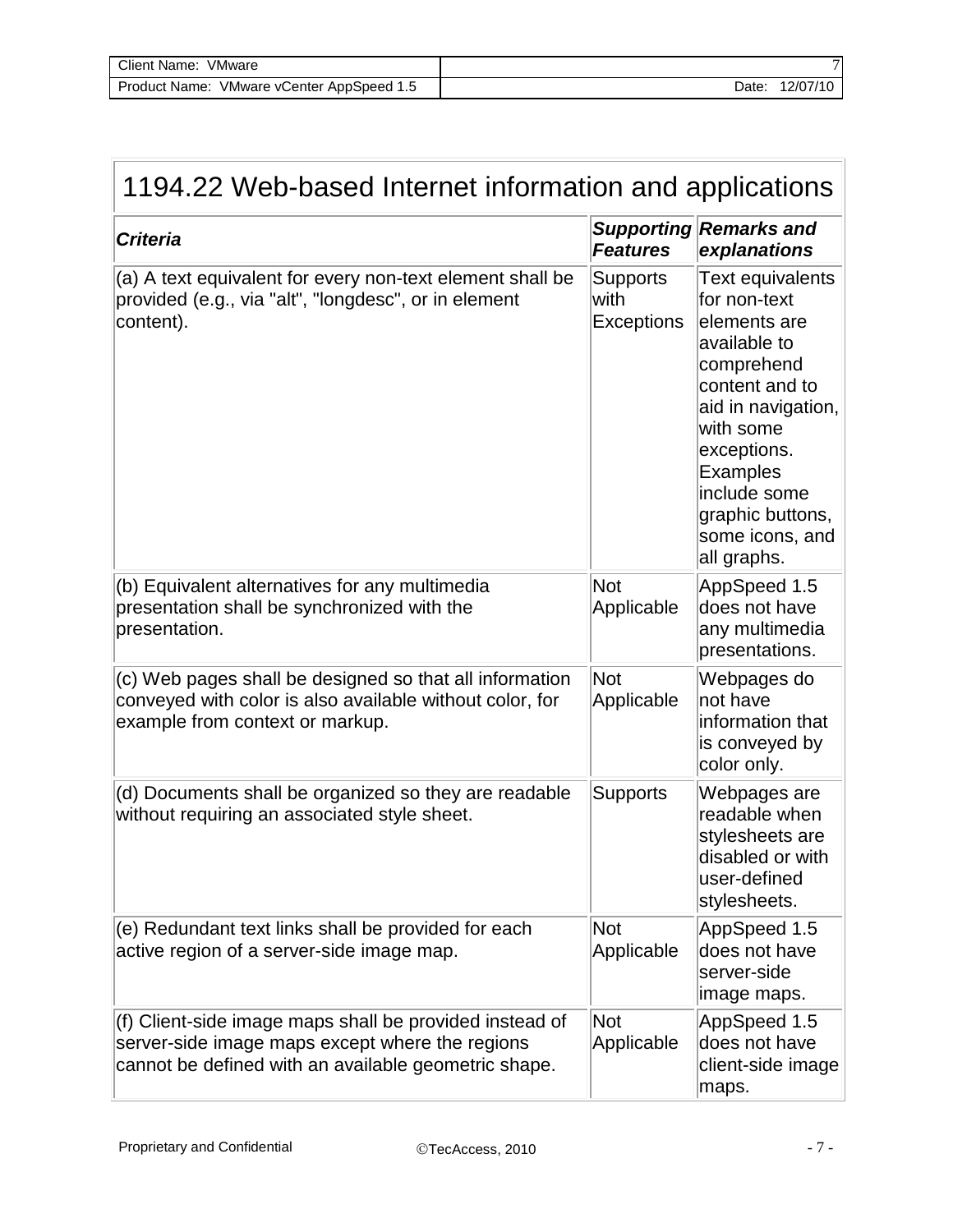| VMware<br>Client Name:      |          |
|-----------------------------|----------|
| VMware vCenter AppSpeed 1.5 | 12/07/10 |
| Product Name:               | Date:    |

| (g) Row and column headers shall be identified for data<br>tables.                                                                                                                                                                                                                                              | Does not<br>Support      | Row and column<br>headers of data<br>tables do not<br>have identifying<br>information.                                      |
|-----------------------------------------------------------------------------------------------------------------------------------------------------------------------------------------------------------------------------------------------------------------------------------------------------------------|--------------------------|-----------------------------------------------------------------------------------------------------------------------------|
| (h) Markup shall be used to associate data cells and<br>header cells for data tables that have two or more logical<br>levels of row or column headers.                                                                                                                                                          | <b>Not</b><br>Applicable | AppSpeed 1.5<br>does not have<br>data tables with<br>multi-level<br>columns or rows.                                        |
| (i) Frames shall be titled with text that facilitates frame<br>identification and navigation.                                                                                                                                                                                                                   | Does not<br>Support      | AppSpeed 1.5<br>does not have<br>frames.                                                                                    |
| (j) Pages shall be designed to avoid causing the screen<br>to flicker with a frequency greater than 2 Hz and lower<br>than 55 Hz.                                                                                                                                                                               | <b>Supports</b>          | Webpages do<br>not have content<br>that flash or blink<br>with a frequency<br>greater than 2<br>Hz and lower<br>than 55 Hz. |
| (k) A text-only page, with equivalent information or<br>functionality, shall be provided to make a web site<br>comply with the provisions of this part, when compliance<br>cannot be accomplished in any other way. The content<br>of the text-only page shall be updated whenever the<br>primary page changes. | <b>Supports</b>          | Text-only pages<br>are provided<br>since<br>compliance<br>cannot be met<br>any other way,<br>or are not<br>required.        |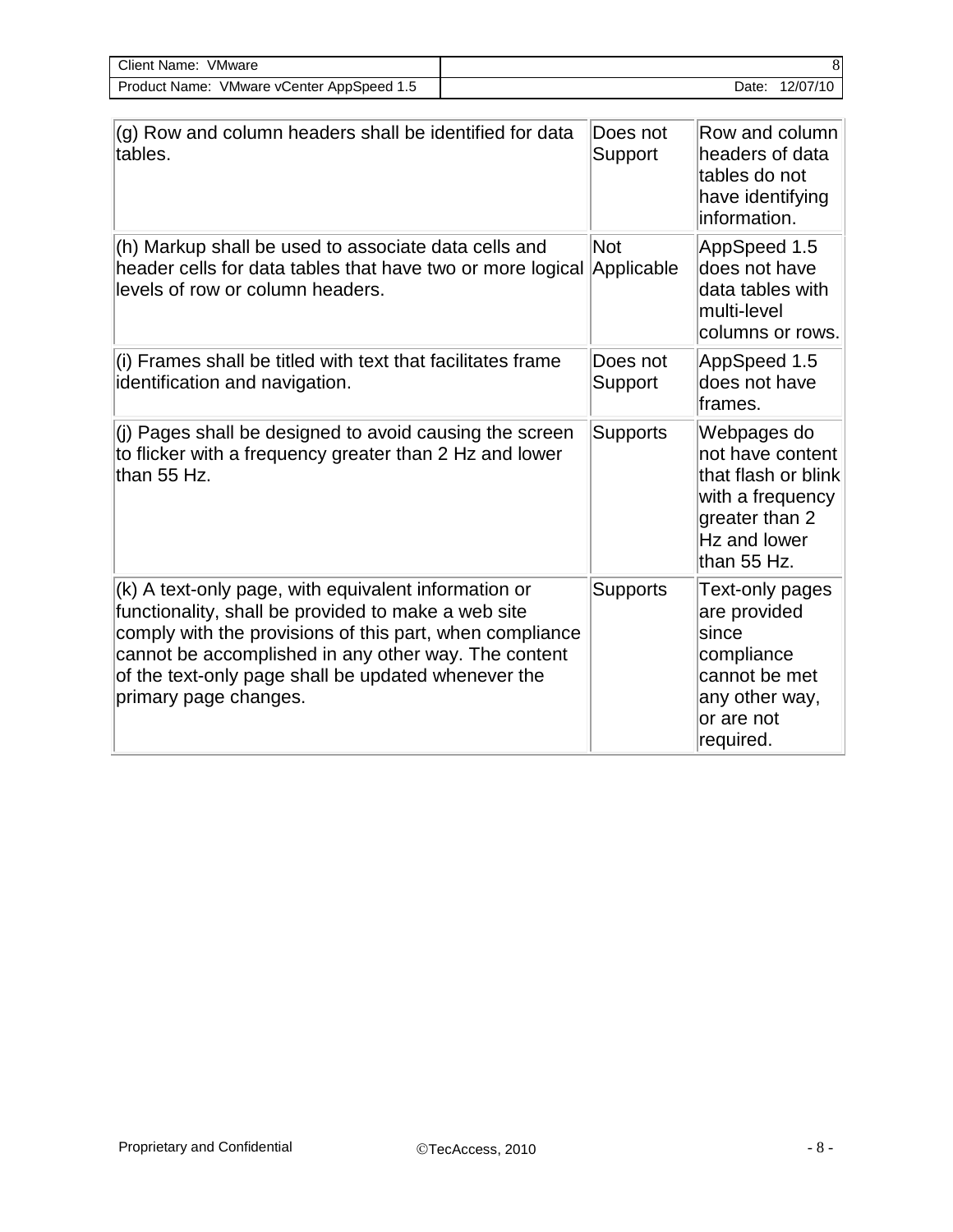| Client Name:<br>VMware                              |                   | آن |
|-----------------------------------------------------|-------------------|----|
| VMware vCenter AppSpeed 1.5<br><b>Product Name:</b> | 12/07/10<br>Date: |    |

| (I) When pages utilize scripting languages to display<br>content, or to create interface elements, the information<br>provided by the script shall be identified with functional<br>text that can be read by Assistive Technology.               | <b>Supports</b><br>with<br><b>Exceptions</b> | <b>Assistive</b><br>technology and<br>keyboard users<br>can access<br>scripted<br>interfaces, with<br>some<br>exceptions.<br>Some windows<br>are not keyboard<br>accessible<br>unless the<br>mouse clicks it.<br>Interactive<br>column headers<br>and checkboxes<br>within data grids<br>cannot be<br>reached or<br>selected with the<br>keyboard.<br><b>JAWS</b> users<br>cannot reach<br>data grids at all. |
|--------------------------------------------------------------------------------------------------------------------------------------------------------------------------------------------------------------------------------------------------|----------------------------------------------|---------------------------------------------------------------------------------------------------------------------------------------------------------------------------------------------------------------------------------------------------------------------------------------------------------------------------------------------------------------------------------------------------------------|
| (m) When a web page requires that an applet, plug-in or<br>other application be present on the client system to<br>interpret page content, the page must provide a link to a<br>plug-in or applet that complies with §1194.21(a) through<br>(I). | <b>Supports</b><br>with<br><b>Exceptions</b> | AppSpeed 1.5<br>provides links to<br>accessible<br>applets and/or<br>plug-ins whose<br>files appear on<br>the website, with<br>some<br>exceptions.<br>AppSpeed 1.5 is<br>Flash-based.<br>Many of its<br>components do<br>not comply fully<br>with 1194.21.                                                                                                                                                    |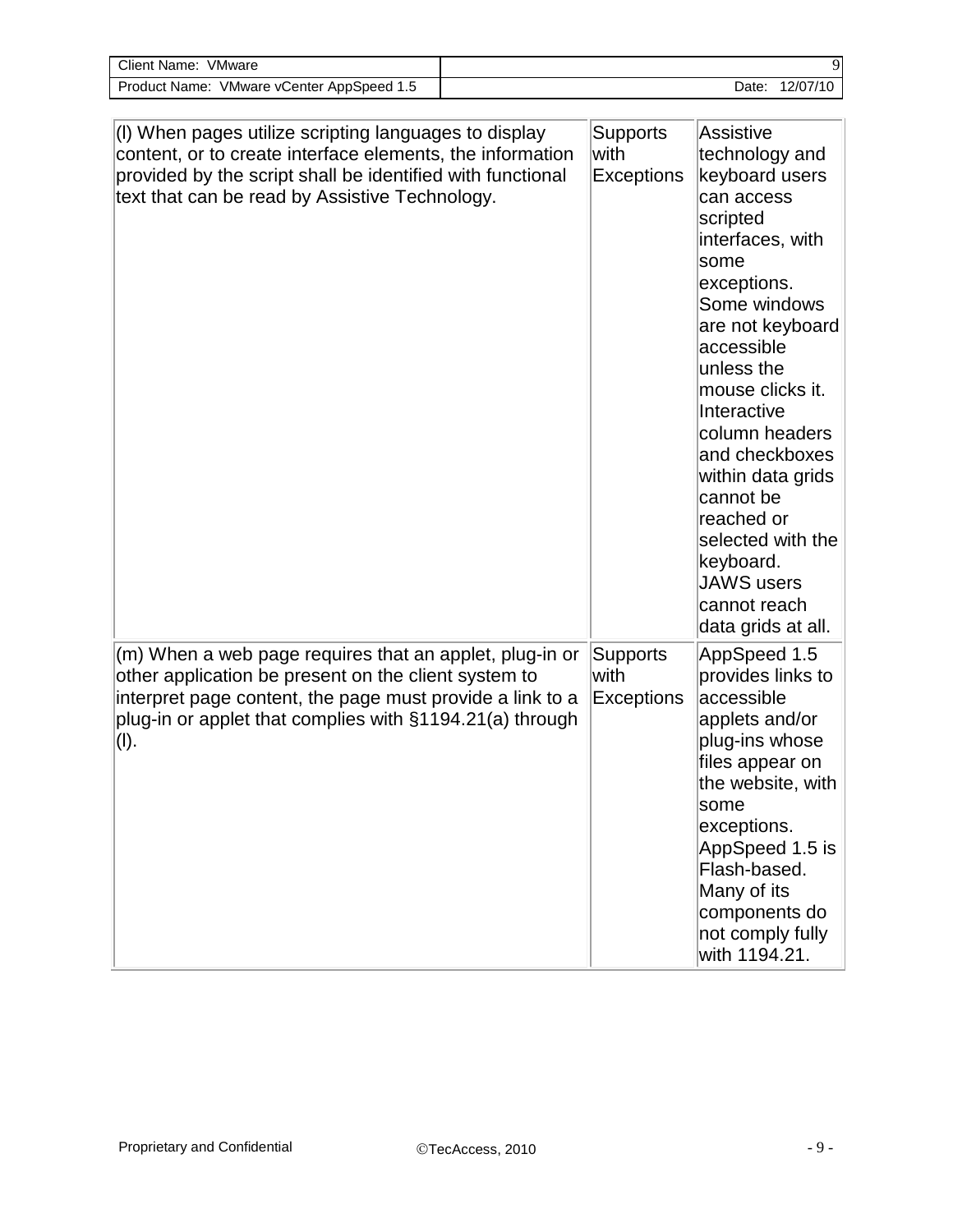| Client Name:<br>VMware                    |       | 10       |
|-------------------------------------------|-------|----------|
| Product Name: VMware vCenter AppSpeed 1.5 | Date: | 12/07/10 |

| $(n)$ When electronic forms are designed to be completed<br>on-line, the form shall allow people using Assistive<br>Technology to access the information, field elements,<br>and functionality required for completion and submission<br>of the form, including all directions and cues. | Supports<br>with<br>Exceptions | <b>Assistive</b><br>technologies,<br>such as screen<br>readers, may not<br>identify and<br>navigate to all<br>form elements to<br>complete and<br>submit forms<br>online. |
|------------------------------------------------------------------------------------------------------------------------------------------------------------------------------------------------------------------------------------------------------------------------------------------|--------------------------------|---------------------------------------------------------------------------------------------------------------------------------------------------------------------------|
| (o) A method shall be provided that permits users to skip<br>repetitive navigation links.                                                                                                                                                                                                | Does not<br>Support            | AT and<br>keyboard users<br>cannot bypass<br>repetitive<br>navigation links.                                                                                              |
| $(p)$ When a timed response is required, the user shall be<br>alerted and given sufficient time to indicate more time is<br>required.                                                                                                                                                    | Not<br>Applicable              | AppSpeed 1.5<br>does not require<br>ltimed<br>responses.                                                                                                                  |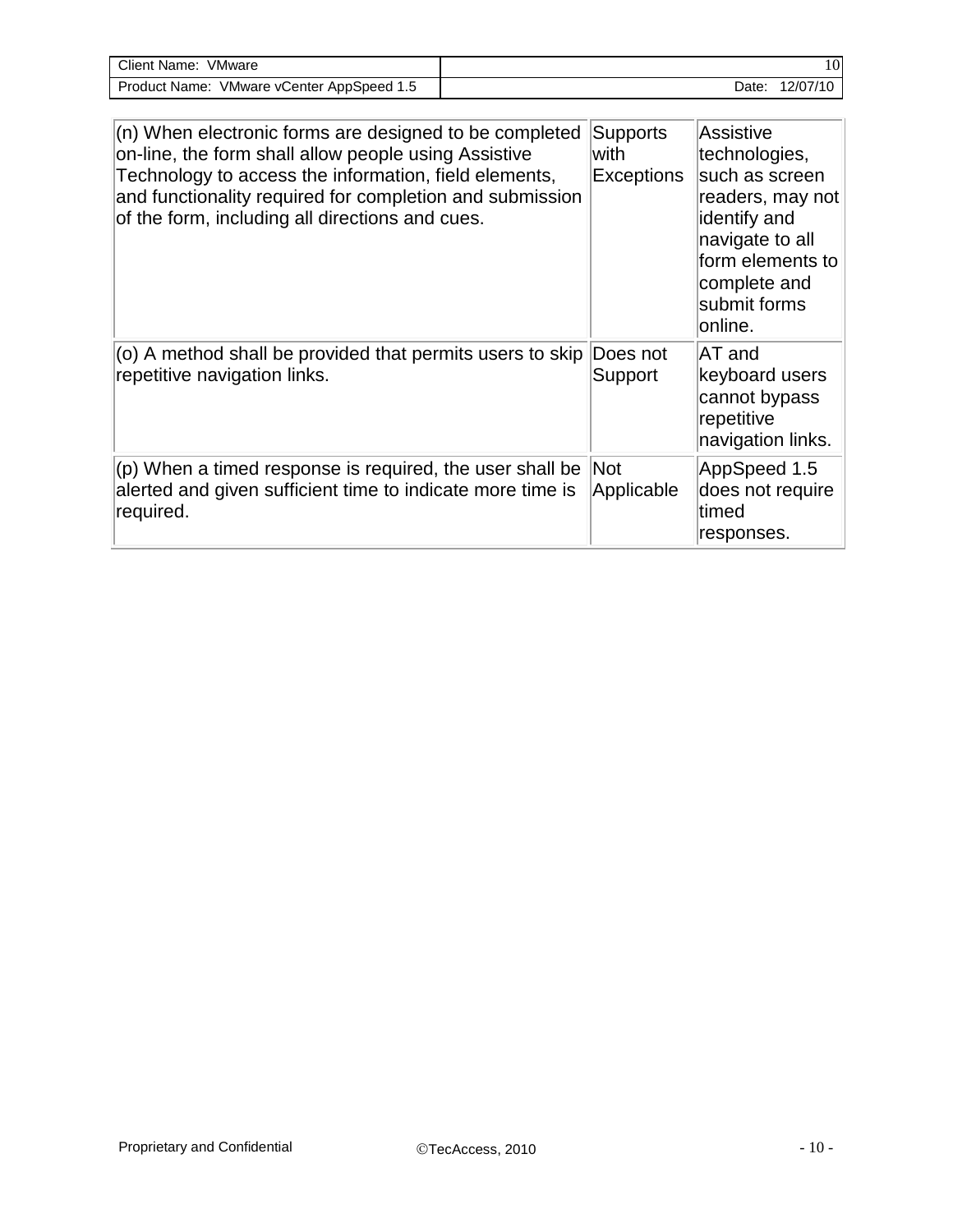| Client Name:<br>VMware                              |       |          |
|-----------------------------------------------------|-------|----------|
| VMware vCenter AppSpeed 1.5<br><b>Product Name:</b> | Date: | 12/07/10 |

| 1194.31 Functional performance criteria                                                                                                                                                                                                                                                                                             |                                              |                                                                                                                                                                                                                                                             |  |
|-------------------------------------------------------------------------------------------------------------------------------------------------------------------------------------------------------------------------------------------------------------------------------------------------------------------------------------|----------------------------------------------|-------------------------------------------------------------------------------------------------------------------------------------------------------------------------------------------------------------------------------------------------------------|--|
| <b>Criteria</b>                                                                                                                                                                                                                                                                                                                     | <b>Supporting</b><br><b>Features</b>         | <b>Remarks and explanations</b>                                                                                                                                                                                                                             |  |
| (a) At least one mode of operation<br>and information retrieval that does<br>not require user vision shall be<br>provided, or support for assistive<br>technology used by people who are<br>blind or visually impaired shall be<br>provided.                                                                                        | <b>Supports</b><br>with<br><b>Exceptions</b> | Some information retrieval processes<br>and/or operations require vision and<br>may not provide support for assistive<br>technologies.<br>Examples include some buttons, some<br>form fields, and all data grid<br>components.                              |  |
| (b) At least one mode of operation<br>and information retrieval that does<br>not require visual acuity greater than<br>20/70 shall be provided in audio and<br>enlarged print output working<br>together or independently, or<br>support for assistive technology<br>used by people who are visually<br>impaired shall be provided. | <b>Supports</b><br>with<br><b>Exceptions</b> | Some information retrieval processes<br>and/or operations require vision acuity<br>greater than 20/70 and may not<br>provide support for assistive<br>technologies.<br>Examples include some buttons, some<br>form fields, and all data grid<br>components. |  |
| (c) At least one mode of operation<br>and information retrieval that does<br>not require user hearing shall be<br>provided, or support for assistive<br>technology used by people who are<br>deaf or hard of hearing shall be<br>provided.                                                                                          | <b>Supports</b>                              | AppSpeed 1.5 does not require<br>hearing for information retrieval and<br>operations. Support for hearing<br>devices may be provided.                                                                                                                       |  |
| (d) Where audio information is<br>important for the use of a product, at<br>least one mode of operation and<br>information retrieval shall be<br>provided in an enhanced auditory<br>fashion, or support for assistive<br>hearing devices shall be provided.                                                                        | <b>Not</b><br>Applicable                     | AppSpeed 1.5 does not have audio<br>information.                                                                                                                                                                                                            |  |
| (e) At least one mode of operation<br>and information retrieval that does<br>not require user speech shall be<br>provided, or support for assistive<br>technology used by people with<br>disabilities shall be provided.                                                                                                            | <b>Supports</b>                              | AppSpeed 1.5 does not require<br>speech for information retrieval or<br>operations. Support for assistive<br>technologies may be provided.                                                                                                                  |  |

 $\overline{1}$